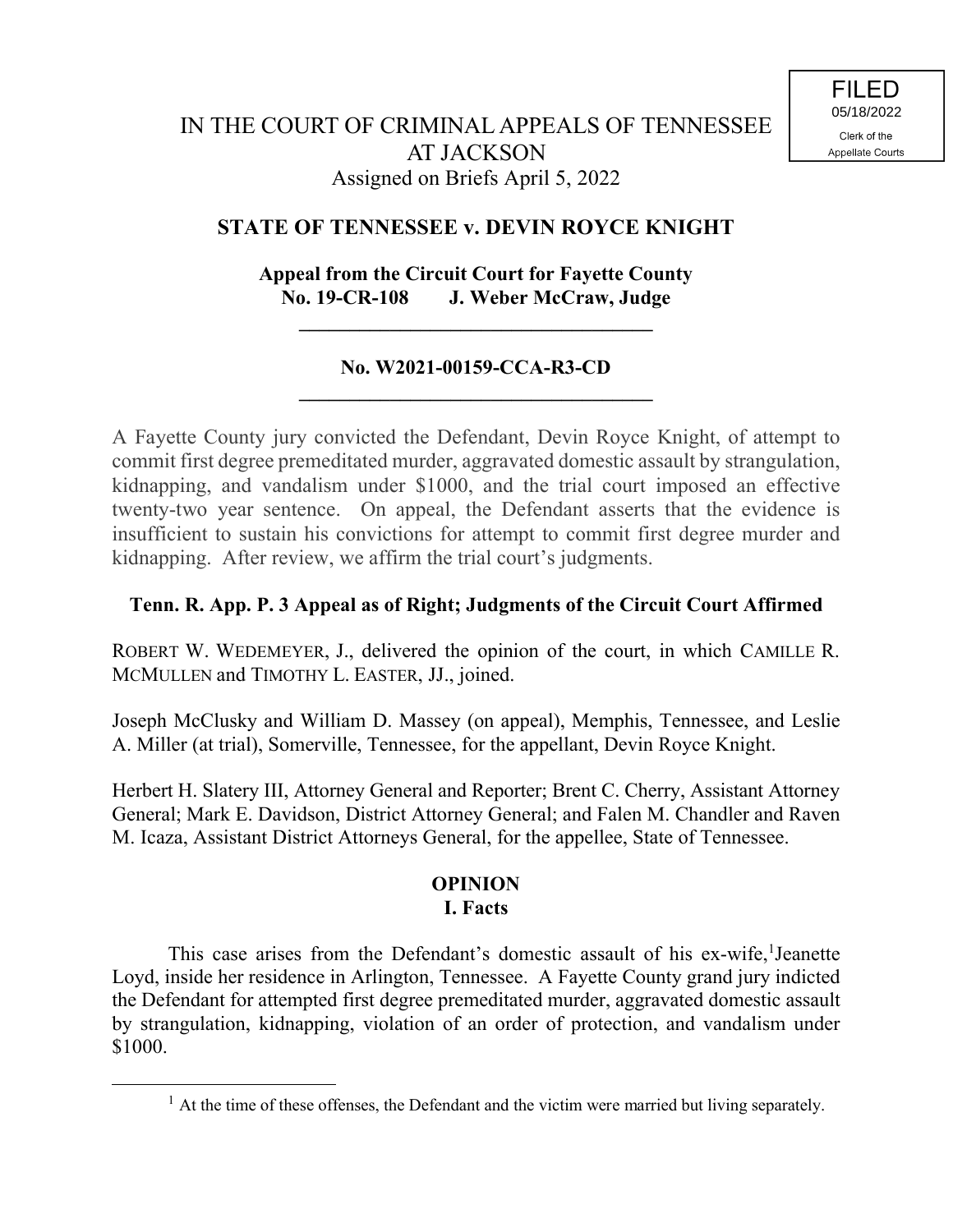At trial, the parties presented the following evidence: On August 17, 2018, the Defendant and the victim went to dinner together at their church. Afterwards, they drove back to the victim's residence. During the drive, the Defendant accused the victim of being dishonest with him during the course of their marriage. When they arrived at the victim's residence, the victim asked the Defendant to leave because she thought he was acting "weird." The Defendant replied that he could not go home because he had told his parents he would be gone all weekend. Eventually, the Defendant left the victim's residence, but he later called the victim to ask if he could return to retrieve contact solution. She agreed and, when he arrived, she told him she did not want to argue with him any further and gave him the option to either leave or sleep on the couch. The victim then went to bed.

The next morning, the victim found the Defendant on the couch. He looked tired and stated that he had not slept well. The victim offered for the Defendant to "go lay down," but he declined saying that he had "plans." The victim wanted the Defendant to spend the day with her, but she went to the kitchen and made breakfast for the two of them. When she returned with a plate of pancakes for the Defendant, he was asleep in the recliner. The victim ate her breakfast while the Defendant slept, and then she began cleaning her home. She checked on the Defendant periodically as she cleaned but found him still asleep.

At about 5:00 p.m., when the victim began cleaning her bedroom, the Defendant appeared in the doorway, angry that she had allowed him to sleep all day when she knew he had "plans." The Defendant was "really mad" and ordered the victim to remove her clothing, saying that she "owed him sex." Initially she declined, but when the Defendant reached for her to remove her clothing, she acquiesced saying she would undress herself. The Defendant forced her down onto the bed and "[w]hen he was finished," The victim gathered her belongings to leave but instead told the Defendant, "you got what you wanted. You can leave." The Defendant took the victim's phone and, when he refused to give it back to her, she began walking down the hallway. When she reached the living room, he pushed her down in the recliner and jumped on top of her.

The victim begged the Defendant to get off of her because he was hurting her. The Defendant replied, "it d[oes]n't matter, [you] are going to die today." He told the victim that he was tired of all the lies she had told him during the marriage. He said that he knew the victim lied when she claimed she was taking a nap because "on Facebook a green light was on." The victim did not understand the Defendant's allegation or to what he was referring. As she remained pinned beneath him on the recliner, the Defendant pulled out a knife and held it to her throat. He told the victim that she had better ask Jesus for forgiveness because she was not the godly woman she claimed to be. The victim begged the Defendant to allow her to call her "boys" to say goodbye. He denied her request, responding, "Your boys don't care about you."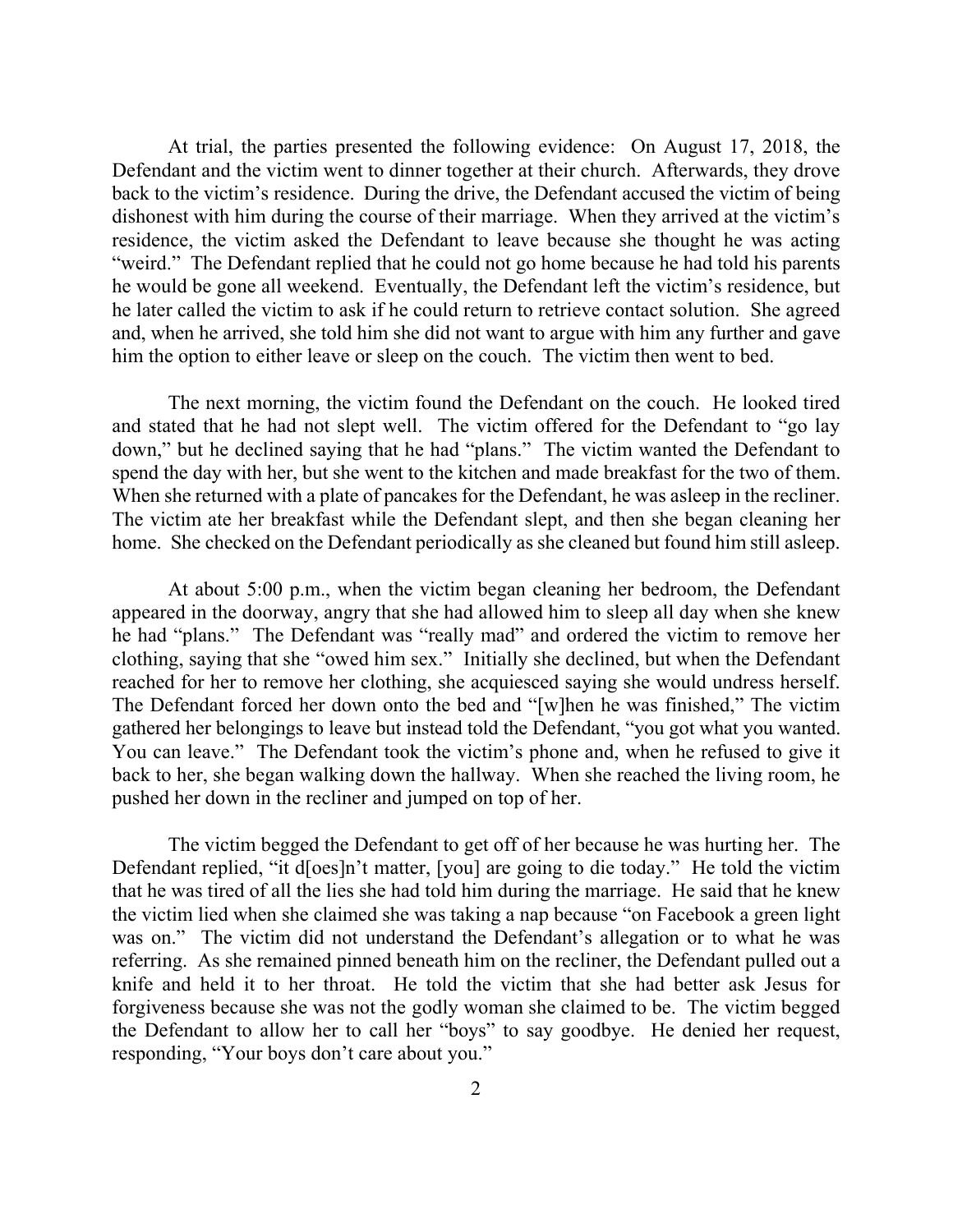The Defendant placed the knife to the victim's temple. The victim began reciting scripture, and the Defendant ordered her to "shut up." The victim felt "a couple of pops" like her bone was breaking. She then felt really hot. She initially believed she was sweating but then realized it was blood. The Defendant then put the knife to the victim's throat and told her he was going to slit her throat. He asked the victim to count backward from three. When she said she could not do that, the Defendant placed his arm across her chest and throat and began pushing harder and harder. The victim grabbed at the Defendant's arm trying to get air. The Defendant released the pressure briefly but then reapplied pressure on her throat and chest with his arm. The victim freed one of her arms and unsuccessfully attempted to gouge the Defendant's eye. The Defendant retaliated by hitting the victim in the mouth, knocking a tooth loose.

The victim then changed tactics, trying to appeal to the Defendant by telling him that she loved him and agreeing that she was "crazy" and needed to go to "Lakeside." The Defendant responded that it was "too late," and he bit her arm. The victim said that it felt like the Defendant "ripped the meat out of it" and that she experienced extreme pain. The Defendant asked the victim where she kept the key to the gun safe. Knowing she did not keep the gun loaded, she told him the location of the key. As he walked away to get the key, she fled to the neighbor's residence. The neighbor hid the victim and contacted the police.

The victim had surveillance cameras inside her home and recordings from the day of the incident were shown to the jury. The recording shows the Defendant covering the lens of the surveillance camera with a cloth. The victim was transported to the hospital where she received treatment for her injuries from the altercation with the Defendant.

The victim and the Defendant were separated before this incident and had been attempting to reconcile on the weekend of this incident. She had earlier, on June 17, 2013, obtained an order of protection against the Defendant in Florida. The order of protection was in effect at the time of this incident. Although the Defendant was not present at the hearing on the order of protection, the victim knew the Defendant was aware of the order because he called her asking why she had sought an order of protection against him after he received a copy of it.

The victim reported damage to her "Iwatch" and a Herringbone necklace that occurred when the Defendant strangled her. The approximate value of the damaged items was \$290.00. The victim had physical injuries that included punctures to the temple area of her head, a puncture to her neck, scratches and bruising to her neck, a bruise on her left arm, cuts on her hands, and bruising around her neck and on her chest. Photographs of her injuries were shown to the jury. Following treatment at the hospital, the victim had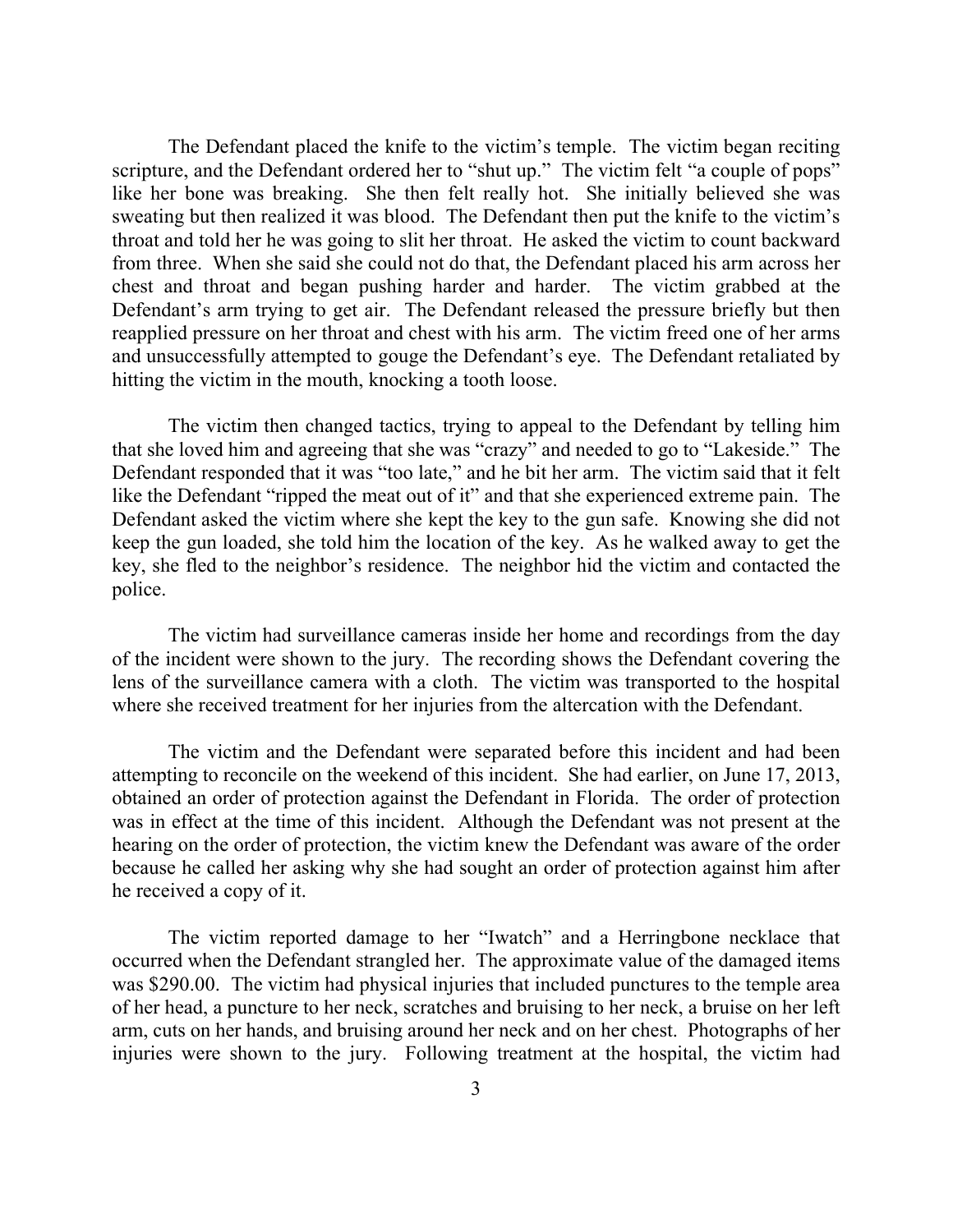"extensive dental work" due to the tooth the Defendant loosened when he hit her. She also sustained some hearing loss in her left ear, for which she wore a hearing aid.

On cross-examination, the victim agreed that she was aware of the Defendant's "mental problems." She had witnessed one of his suicide attempts. The victim was also aware that the Defendant had a "drinking problem" and that he took antidepressants, "some sort of powder from China," and blood pressure medication.

At the time of these events, the victim's neighbors were having a family gathering. Their granddaughter, Lacey King, called the police at the victim's request. Ms. King observed "a gash" on the side of the victim's face, cuts on her hands, and a bite mark on the victim's arm. She also noticed red marks around the victim's neck. Ms. King described the victim as unnerved and scared. Ms. King observed a man exit the victim's residence, enter a truck, and drive away.

Fayette County Sheriff's Department Deputy Daniel Ramsur responded to a call about this disturbance. Deputy Ramsur spoke with the victim outside the neighbor's residence. He observed cuts on the left side of her face, her fingers, palm, and left forearm. He recalled that the victim had red marks on her chest and neck, a scrape on her neck, and a bruise on her arm. He described the victim as "really upset." As The victim recounted the events, she mentioned the gun. Deputy Ramsur inquired about the location of the gun and then went inside the residence to see if the gun had been taken. He found the gun safe locked under the bed. The victim told him that if the safe was locked, the gun was still there.

Michael Pryor, a licensed paramedic, attended to the victim's wounds on the drive to the hospital. He noted bleeding to the temple area of her forehead. He described the victim as "distraught" and "emotional." Mr. Pryor observed "severe redness" around the victim's neck. En route to the hospital, he cleaned and bandaged the victim's wounds.

After the close of the State's case-in-chief, the Defendant presented no proof.

After hearing this evidence, the jury convicted the Defendant of attempt to commit first degree premeditated murder, aggravated domestic assault by strangulation, kidnapping, and vandalism under \$1,000. At a subsequent sentencing hearing, the trial court sentenced the Defendant to serve an effective sentence of twenty-two years. It is from these judgments that the Defendant now appeals.

### **II. Analysis**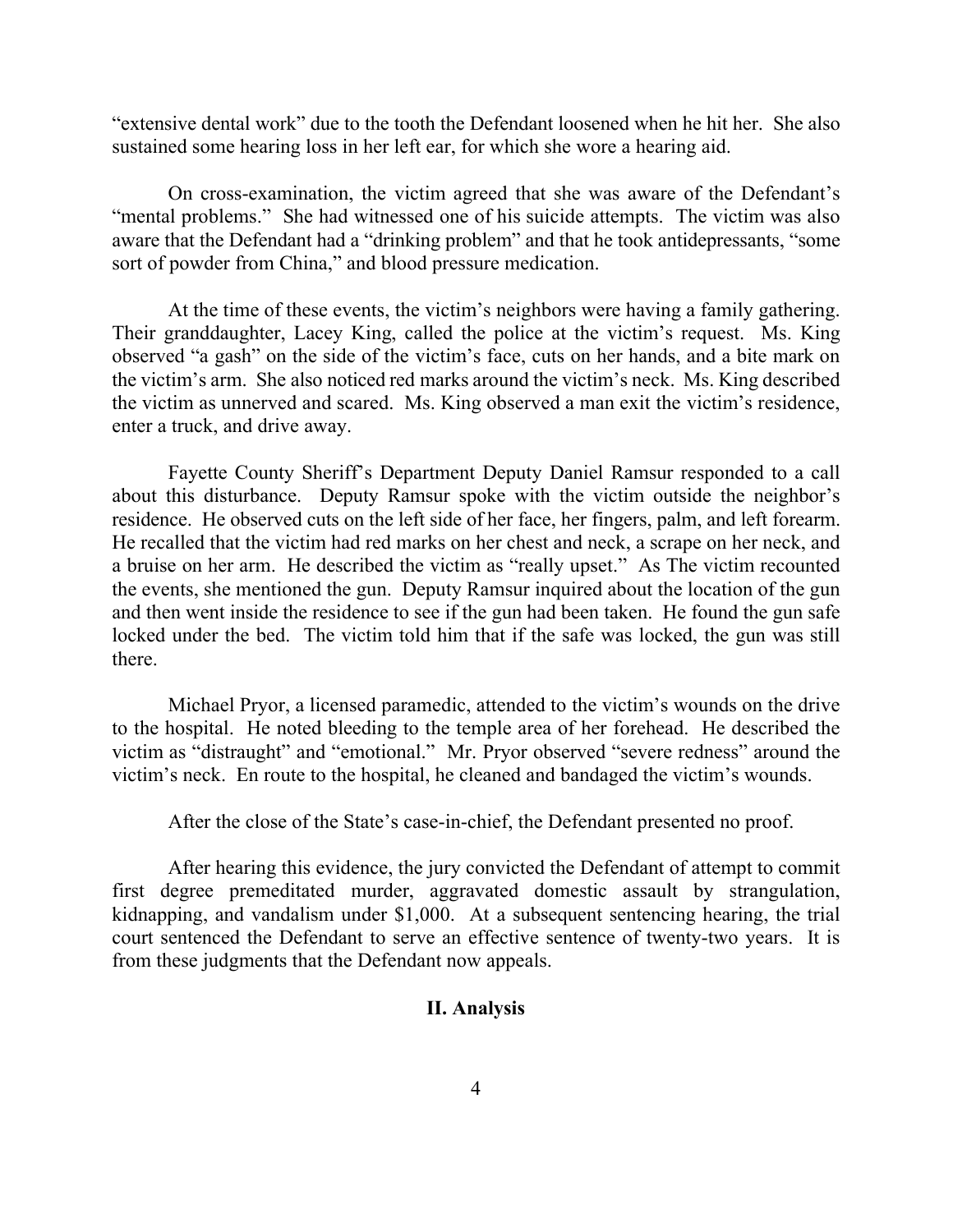On appeal, the Defendant asserts that the evidence is insufficient to sustain his convictions for attempt to commit first degree premeditated murder and kidnapping. He argues that the State failed to present evidence that he took a substantial step in furtherance of first degree murder. He also argues that the State failed to show that the kidnapping was not incidental to the aggravated assault. The State responds the evidence is sufficient to support the jury's verdicts. We agree with the State.

When an accused challenges the sufficiency of the evidence, this Court's standard of review is whether, after considering the evidence in the light most favorable to the State, "*any* rational trier of fact could have found the essential elements of the crime beyond a reasonable doubt." *Jackson v. Virginia*, 443 U.S. 307, 319 (1979); *see* Tenn. R. App. P. 13(e); *State v. Goodwin*, 143 S.W.3d 771, 775 (Tenn. 2004) (citing *State v. Reid*, 91 S.W.3d 247, 276 (Tenn. 2002)). This standard applies to findings of guilt based upon direct evidence, circumstantial evidence, or a combination of both direct and circumstantial evidence. *State v. Pendergrass*, 13 S.W.3d 389, 392-93 (Tenn. Crim. App. 1999) (citing *State v. Dykes*, 803 S.W.2d 250, 253 (Tenn. Crim. App. 1990)). In the absence of direct evidence, a criminal offense may be established exclusively by circumstantial evidence. *Duchac v. State*, 505 S.W.2d 237, 241 (Tenn. 1973). "The jury decides the weight to be given to circumstantial evidence, and '[t]he inferences to be drawn from such evidence, and the extent to which the circumstances are consistent with guilt and inconsistent with innocence, are questions primarily for the jury.'" *State v. Rice*, 184 S.W.3d 646, 662 (Tenn. 2006) (quoting *Marable v. State*, 313 S.W.2d 451, 457 (Tenn. 1958)). "The standard of review [for sufficiency of the evidence] 'is the same whether the conviction is based upon direct or circumstantial evidence.'" *State v. Dorantes*, 331 S.W.3d 370, 379 (Tenn. 2011) (quoting *State v. Hanson*, 279 S.W.3d 265, 275 (Tenn. 2009)).

In determining the sufficiency of the evidence, this Court should not re-weigh or reevaluate the evidence. *State v. Matthews*, 805 S.W.2d 776, 779 (Tenn. Crim. App. 1990). Nor may this Court substitute its inferences for those drawn by the trier of fact from the evidence. *State v. Buggs*, 995 S.W.2d 102, 105 (Tenn. 1999) (citing *Liakas v. State*, 286 S.W.2d 856, 859 (Tenn. 1956)). "Questions concerning the credibility of witnesses, the weight and value to be given the evidence, as well as all factual issues raised by the evidence are resolved by the trier of fact." *State v. Bland,* 958 S.W.2d 651, 659 (Tenn. 1997). "A guilty verdict by the jury, approved by the trial judge, accredits the testimony of the witnesses for the State and resolves all conflicts in favor of the theory of the State." *State v. Grace*, 493 S.W.2d 474, 476 (Tenn. 1973). The Tennessee Supreme Court stated the rationale for this rule:

This well-settled rule rests on a sound foundation. The trial judge and the jury see the witnesses face to face, hear their testimony and observe their demeanor on the stand. Thus the trial judge and jury are the primary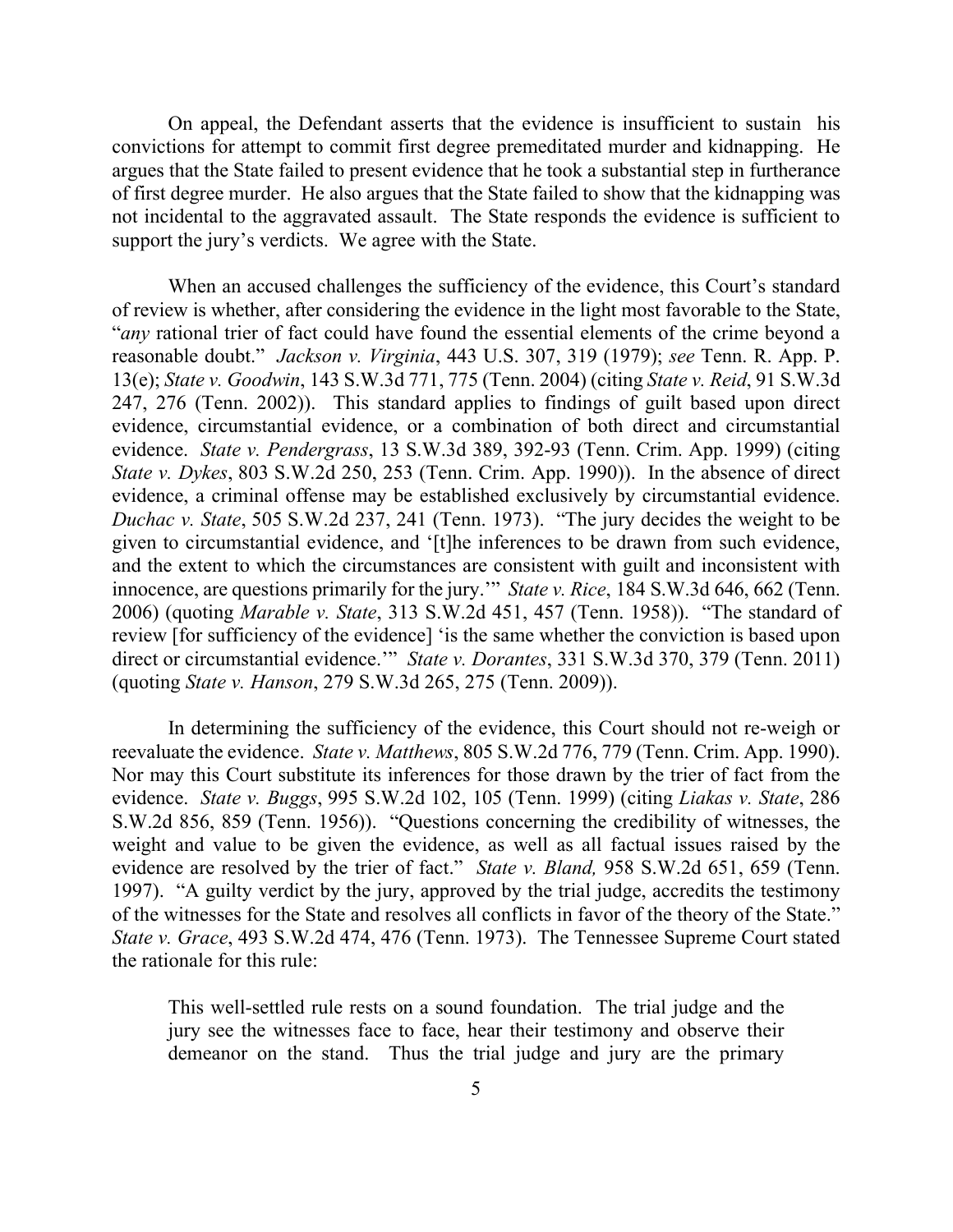instrumentality of justice to determine the weight and credibility to be given to the testimony of witnesses. In the trial forum alone is there human atmosphere and the totality of the evidence cannot be reproduced with a written record in this Court.

*Bolin v. State*, 405 S.W.2d 768, 771 (Tenn. 1966) (citing *Carroll v. State*, 370 S.W.2d 523, 527 (Tenn. 1963)). This Court must afford the State of Tennessee the "'strongest legitimate view of the evidence'" contained in the record, as well as "'all reasonable and legitimate inferences'" that may be drawn from the evidence. *Goodwin*, 143 S.W.3d at 775 (quoting *State v. Smith*, 24 S.W.3d 274, 279 (Tenn. 2000)). Because a verdict of guilt against a defendant removes the presumption of innocence and raises a presumption of guilt, the convicted criminal defendant bears the burden of showing that the evidence was legally insufficient to sustain a guilty verdict. *State v. Carruthers*, 35 S.W.3d 516, 557-58 (Tenn. 2000) (citations omitted).

### **A. Attempt to Commit First Degree Premeditated Murder**

First degree murder is defined as a "premeditated and intentional killing of another." T.C.A. § 39-13-202(a)(1) (2018). Premeditation refers to "an act done after the exercise of reflection and judgment." T.C.A. § 39-13-202(d) (2018). Whether the defendant premeditated the killing is for the jury to decide, and the jury may look at the circumstances of the killing to decide that issue. *Bland*, 958 S.W.2d at 660. The Tennessee Code states that, while "the intent to kill must have been formed prior to the act itself," that purpose need not "pre-exist in the mind of the accused for any definite period of time" for a defendant to have premeditated the killing. T.C.A.  $\S$  39-13-202(d) (2018). A person attempts to commit first degree murder when he or she acts with intent to knowingly "cause a result that is an element of the offense, and believes the conduct will cause the result without further conduct on the person's part" or acts knowingly "to complete a course of action or cause a result that would constitute the offense, under the circumstances surrounding the conduct as the person believes them to be, and the conduct constitutes a substantial step toward the commission of the offense." T.C.A.  $\S$  39-12-101(a)(2)-(3) (2018).

The following factors have been accepted as actions that demonstrate the existence of premeditation: the use of a deadly weapon upon an unarmed victim, the particular cruelty of the killing, declarations by the defendant of an intent to kill, evidence of procurement of a weapon, preparations before the killing for concealment of the crime, and calmness immediately after the killing. *Bland*, 958 S.W.2d at 660. In addition, a jury may consider destruction or secretion of evidence of the murder and "the planning activities by the appellant prior to the killing, the appellant's prior relationship with the victim, and the nature of the killing." *State v. Nichols*, 24 S.W.3d 297, 302 (Tenn. 2000); *State v. Halake*,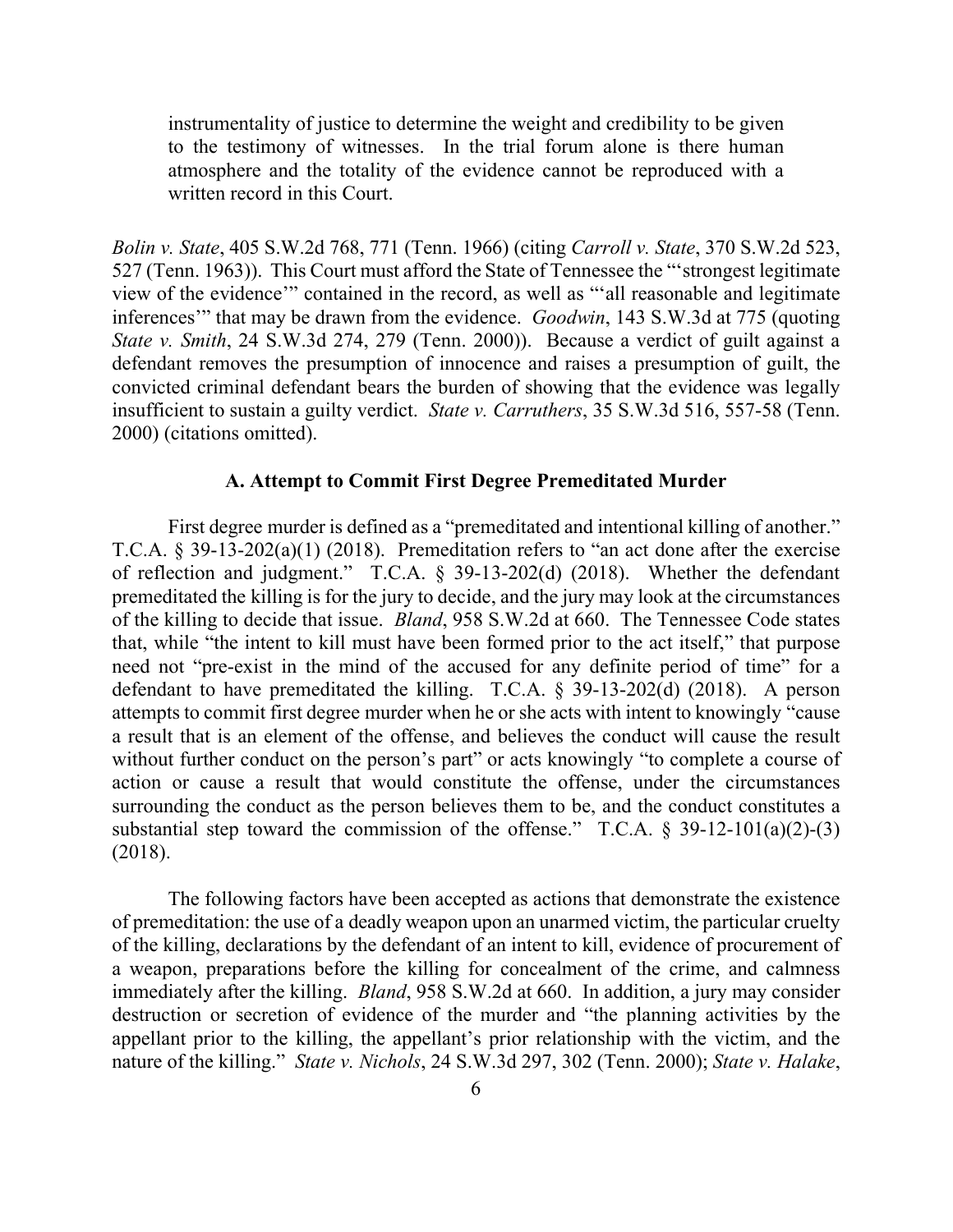102 S.W.3d 661, 668 (Tenn. Crim. App. 2001) (citing *State v. Gentry*, 881 S.W.2d 1, 4-5 (Tenn. Crim. App. 1993)). Also, "[e]stablishment of a motive for the killing is a factor from which the jury may infer premeditation." *State v. Leach*, 148 S.W.3d 42, 54 (Tenn. 2004).

The evidence, viewed in the light most favorable to the State, showed that the Defendant covered the lens of a surveillance camera in the victim's home on the day of this incident. After instigating an argument with the victim, he took the victim's cell phone and followed her down the hallway as she attempted to leave. In the living room, he pushed her into a recliner and jumped on top of her causing her pain. The victim pleaded with the Defendant to stop hurting her, but the Defendant only responded with threats of killing the victim. The Defendant held a knife to the victim's throat and then stabbed the victim in the side of her head. The victim described feeling "pops" and then blood. The Defendant returned the knife to the victim's throat and again threatened to kill her by "slit[ting] her throat." The Defendant placed his arm against the victim's chest and throat cutting off the victim's air supply. When the victim tried to fight back, the Defendant hit the victim in the face, loosening one of her teeth. In order to protect herself, the victim then attempted to appease the Defendant by professing her love for him and agreeing with his assertions that she was "crazy." The Defendant responded by biting the victim, which she described as feeling as though the Defendant "had just ripped the meat out of it." Having unsuccessfully stabbed or suffocated the victim, the Defendant asked for the location of the key to the victim's gun safe. After she provided the location he went to retrieve the key and the victim fled to a neighbor's residence where the police were notified.

Based upon this evidence, a jury could reasonably conclude that the Defendant intended to kill the victim when he repeatedly threatened to take her life, held a knife to her throat, cut her temple, cut off her air supply by applying pressure to her chest and throat, and, when his earlier attempts were unsuccessful, going to retrieve a gun. We are unpersuaded by the Defendant's argument that because the Defendant did not successfully kill the victim with his knife, he did not attempt to kill her.

Accordingly, we conclude that the evidence is sufficient to show that the Defendant acted intentionally and with premeditation when he attempted to stab and suffocate the victim. A rational jury could reasonably conclude beyond a reasonable doubt that these actions by the Defendant constituted a substantial step toward the first degree murder of the victim. The Defendant is not entitled to relief as to this issue.

#### **B. Kidnapping**

Kidnapping occurs when a Defendant knowingly removes or confines another unlawfully so as to interfere substantially with the other's liberty, under circumstances that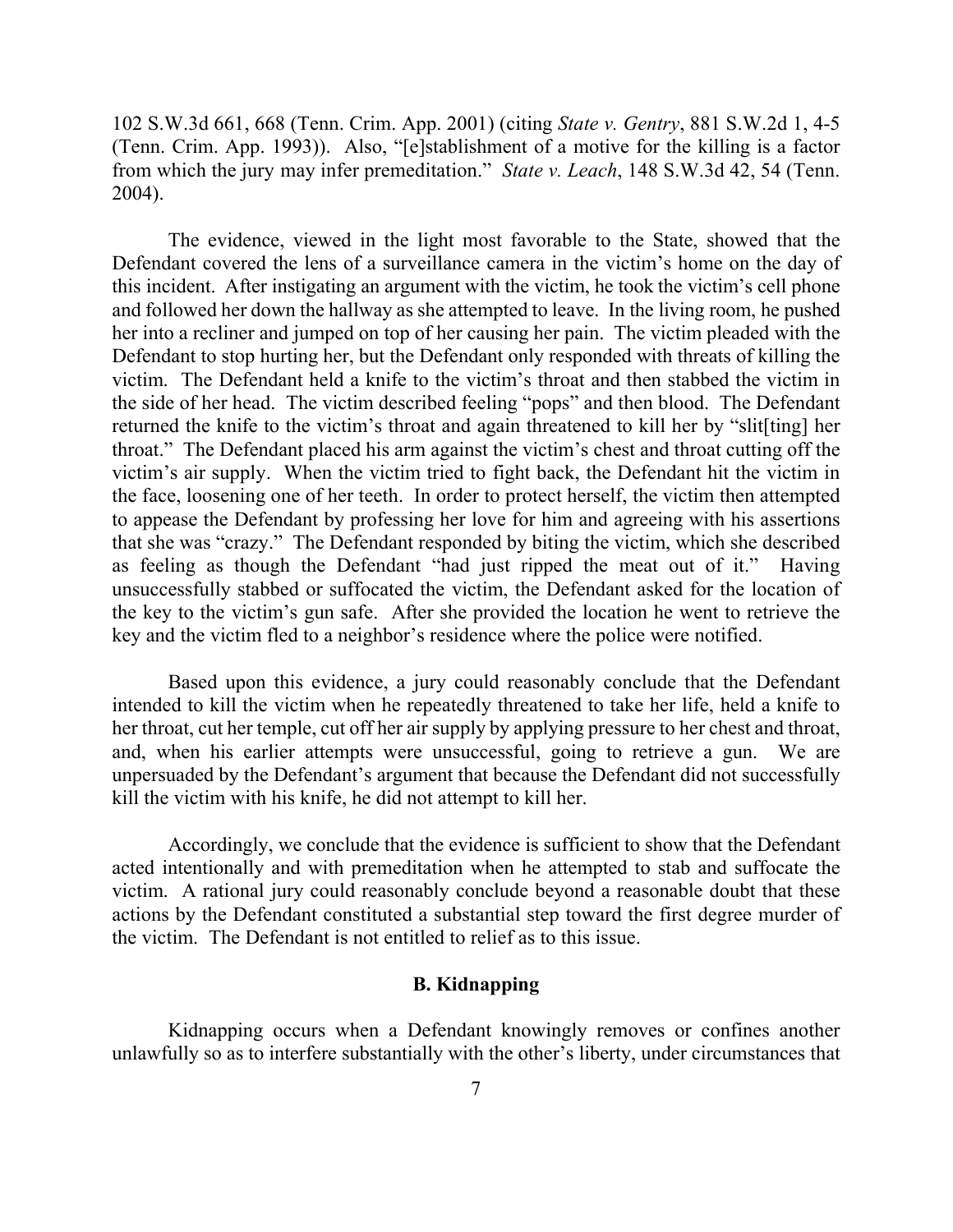expose the other person to substantial risk of bodily injury. T.C.A. § 39-13-302(a); §39- 13-303(a) (2018).

The Defendant argues that the "kidnapping was merely incidental to the aggravated assault." In Tennessee, appellate analysis of such an issue is a standard sufficiency of the evidence review of a properly instructed jury's assessment of the facts. *State v. White*, 362 S.W.3d 559, 578 (Tenn.2012). In this case, the trial court properly instructed the jury, consistent with *White*, that the State must prove that the removal or confinement was to a greater degree than that necessary to commit the offense of attempted murder or aggravated assault, the other offenses charged in this case. It is the jury's "primary obligation" to determine whether the confinement was merely incidental to the other felonies charged. *Id.* at 577. The trial court properly instructed the jury and juries are presumed to follow the instructions of the trial court. *State v. Banks*, 271 S.W.3d 90, 137 (Tenn. 2008).

To ensure that the jury can carry out its function of protecting a defendant's due process rights when considering whether the State has proven each and every element of a kidnapping charge that arises out of the same conduct against the same victim of an accompanying felony, the *White* court delineated the following jury instruction:

To establish whether the defendant's removal or confinement of the victim constituted a substantial interference with his or her liberty, the State must prove that the removal or confinement was to a greater degree than that necessary to commit the offense of [insert offense], which is the other offense charged in this case. In making this determination, you may consider all the relevant facts and circumstances of the case, including, but not limited to, the following factors:

• the nature and duration of the victim's removal or confinement by the defendant;

• whether the removal or confinement occurred during the commission of the separate offense;

• whether the interference with the victim's liberty was inherent in the nature of the separate offense;

• whether the removal or confinement prevented the victim from summoning assistance, although the defendant need not have succeeded in preventing the victim from doing so;

• whether the removal or confinement reduced the defendant's risk of detection, although the defendant need not have succeeded in this objective; and